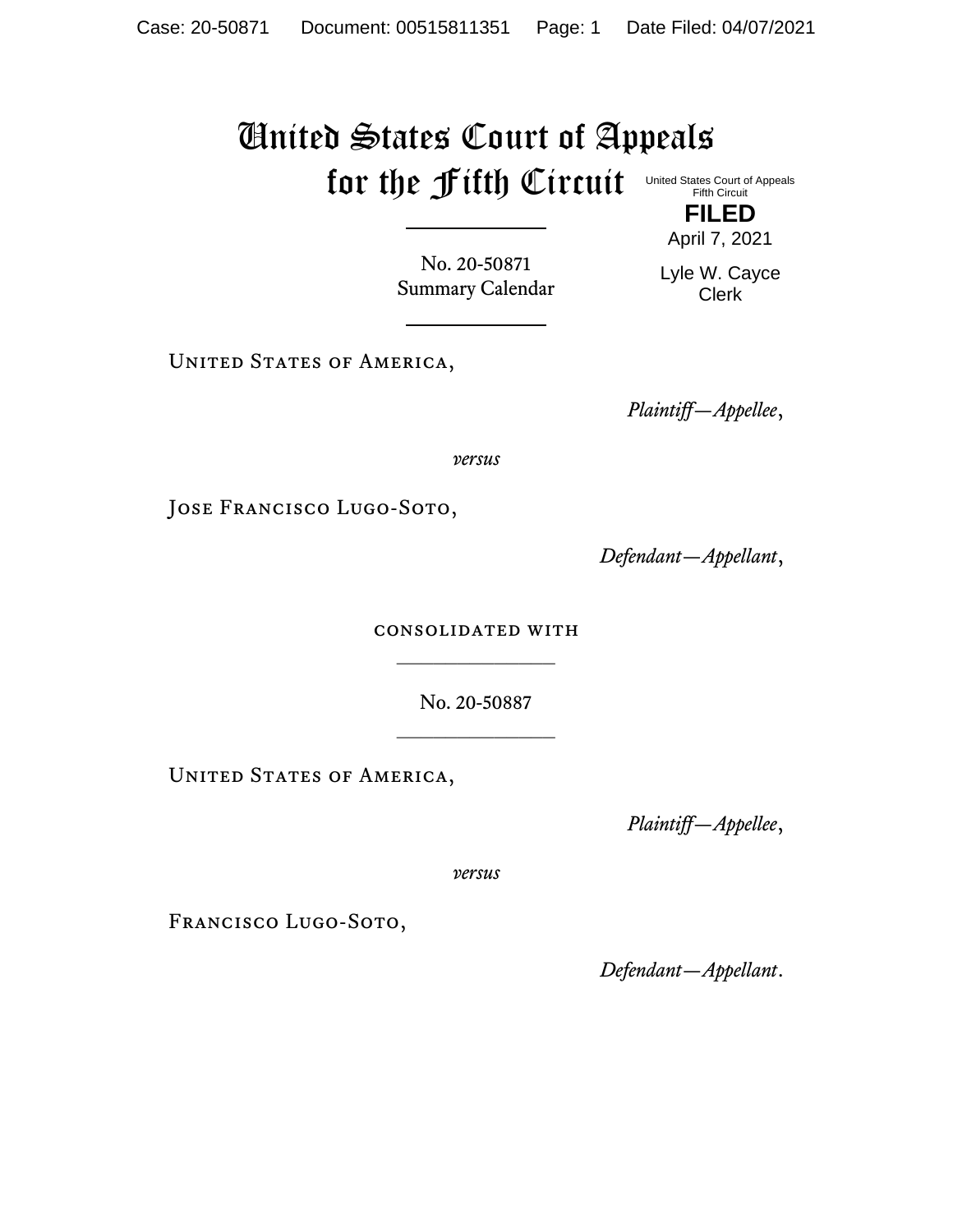No. 20-50871 c/w No. 20-50887

Appeals from the United States District Court for the Western District of Texas USDC No. 4:17-CR-161-1 USDC No. 4:19-CR-886-1

Before Jolly, Elrod, and Graves, *Circuit Judges*. Per Curiam:\*

In 2020, Jose Francisco Lugo-Soto, also known as Francisco Lugo-Soto, among other aliases, pleaded guilty to entry into the United States after deportation in violation of 8 U.S.C. § 1326(a) and (b)(1) and was sentenced to 21 months of imprisonment and three years of supervised release.

Lugo-Soto previously pleaded guilty to entry into the United States after deportation and was sentenced to 10 months of imprisonment and three years of supervised release. The district court subsequently revoked his supervised release and sentenced him to 14 months of imprisonment with no further supervised release term.

In his sole argument on appeal, Lugo-Soto contends that the sentencing enhancement under § 1326(b) is unconstitutional in light of *Apprendi v. New Jersey*, 530 U.S. 466 (2000), and subsequent decisions because it allows a sentence above the otherwise applicable statutory maximum based on facts that are neither alleged in the indictment nor found by a jury beyond a reasonable doubt. Lugo-Soto concedes that his argument is foreclosed by *Almendarez-Torres v. United States*, 523 U.S. 224, 226-27 (1998), but seeks to preserve the issue for possible further review. The Government, agreeing that the issue is foreclosed, has filed an unopposed

<sup>\*</sup> Pursuant to 5TH CIRCUIT RULE 47.5, the court has determined that this opinion should not be published and is not precedent except under the limited circumstances set forth in 5TH CIRCUIT RULE 47.5.4.